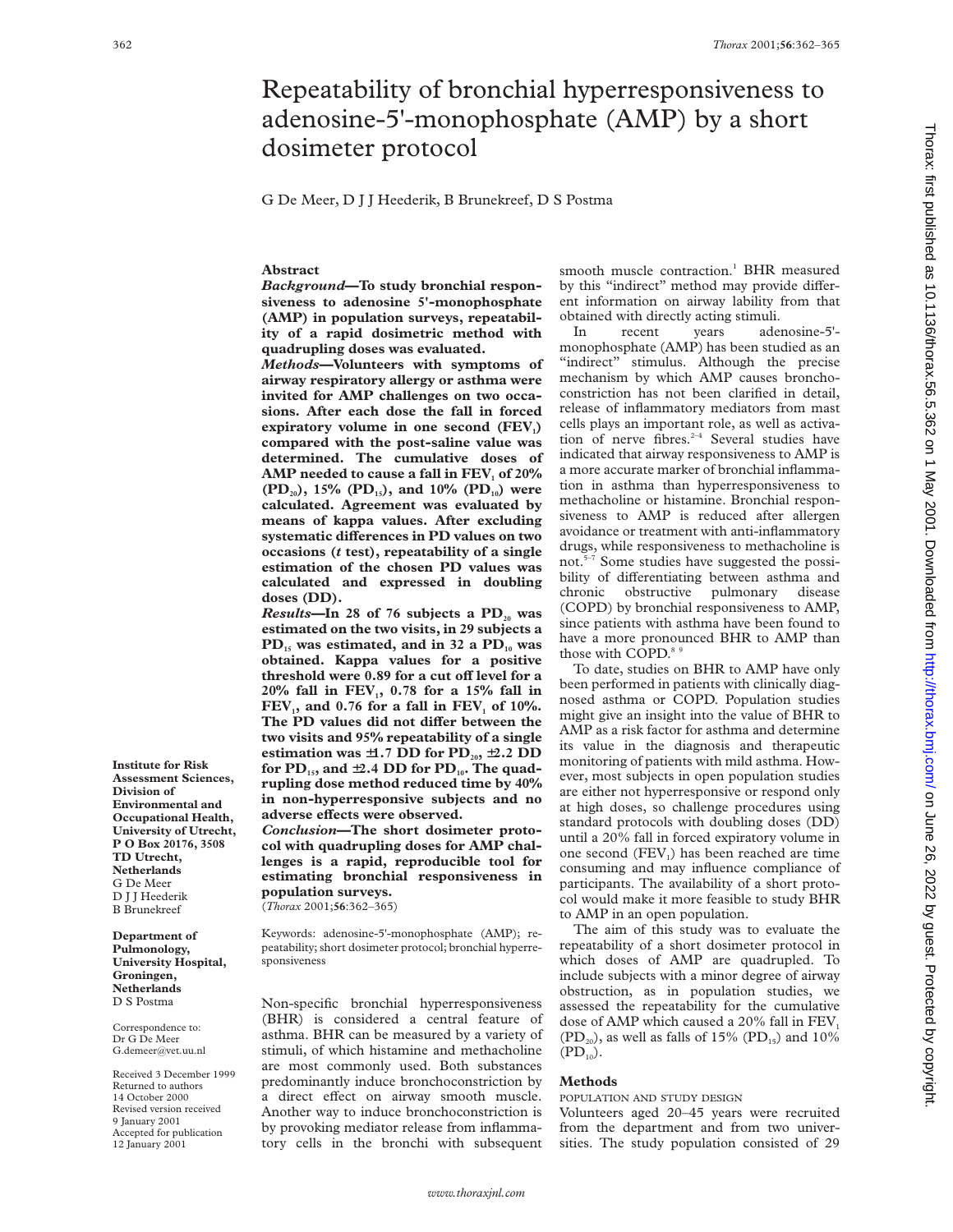volunteers in 1995 and 47 in 1998/9. In 1999 we selected subjects at risk of BHR by questionnaire on symptoms of airway allergy or asthma. AMP challenges using a protocol with quadrupling dose intervals were conducted twice at the same time of day at an interval of 2–14 days. Subjects with cardiovascular or neurological disorders were excluded, as were subjects with a baseline FEV<sub>1</sub> of  $\leq$ 1.5 l. Cromoglycate and antihistamines were withheld for 48 hours and  $\beta$ -sympathomimetic agents were withheld for 8 hours before the challenge. Subjects were asked not to smoke during the hour before testing. At the second appointment the subjects were questioned about side effects. If the second appointment was missed, subjects were approached by telephone.

In 1995 subjects were also challenged according to the standard dosimeter protocol with doubling dose intervals. A  $PD_{20}AMP$  was obtained by both protocols in seven subjects; the standard protocol yielded a somewhat higher mean  $PD_{20}$ AMP than the short one with a mean difference of 0.7 DD (95% CI 0.2 to 1.2). We decided not to include the standard protocol in the population studied in 1999 because the difference between the two protocols was small. Furthermore, the short protocol is particularly useful in epidemiological studies of subjects in whom bronchial hyperresponsiveness, if present, is usually mild and where repeatability is the predominant issue of concern.

Informed consent was obtained from each subject and the Wageningen University ethical board approved the study.

### LUNG FUNCTION

In 1995 lung function was measured with a dry rolling seal spirometer (Mijnhardt, Groningen, Netherlands) and in 1999 with a pneumotachometer (Jaeger, Germany). During lung function measurement subjects were seated in an upright position, wearing a nose clip. Prior to bronchial challenge forced expiratory manoeuvres were repeated until two readings of reproducible values for  $FEV<sub>1</sub>$  (within 5%), forced vital capacity (FVC, within 5%), and peak expiratory flow (PEF, within 10%) were reached.<sup>10 11</sup> The highest FEV<sub>1</sub> value was used

*Table 1 Inhalation schemes used for AMP challenge*

|                                                   | No inhalations<br>(doubling doses) | Study period 1995*       |                         | Study period 1999†       |                         |
|---------------------------------------------------|------------------------------------|--------------------------|-------------------------|--------------------------|-------------------------|
| No inhalations<br><i>(quadrupling</i> )<br>doses) |                                    | Concentration<br>(mg/ml) | Cumulative<br>dose (mg) | Concentration<br>(mg/ml) | Cumulative<br>dose (mg) |
| 4                                                 | 4                                  | Saline                   | $\Omega$                | Saline                   | $\Omega$                |
| 4                                                 | 4                                  | 0.39                     | 0.01                    | 0.625                    | 0.02                    |
|                                                   |                                    | 1.56                     | 0.03                    | 2.5                      | 0.04                    |
| 3                                                 | 2                                  | 1.56                     | 0.06                    | 2.5                      | 0.07                    |
|                                                   |                                    | 6.25                     | 0.11                    | 10                       | 0.14                    |
| 3                                                 | 2                                  | 6.25                     | 0.23                    | 10                       | 0.29                    |
|                                                   |                                    | 25                       | 0.45                    | 40                       | 0.58                    |
| 3                                                 | 2                                  | 25                       | 0.90                    | 40                       | 1.15                    |
|                                                   |                                    | 100                      | 1.80                    | 160                      | 2.30                    |
| 3                                                 | 2                                  | 100                      | 3.61                    | 160                      | 4.61                    |
|                                                   | 2                                  | 200                      | 7.22                    | 320                      | 9.21                    |
| 6                                                 | 4                                  | 200                      | 14.43                   | 320                      | 18.43                   |
| 8                                                 | 8                                  | 200                      | 28.86                   | 320                      | 36.86                   |

\*Study period 1995: nebuliser output 4.10 µl/s, inhalation time 2.2 seconds. †Study period 1999: nebuliser output 3.60 µl/s, inhalation time 2.0 seconds. in the analyses. If no reproducible values for FEV<sub>1</sub> were recorded, the highest of the two most consistent acceptable spirograms was used. All lung function parameters were corrected to body temperature and pressure saturated with water vapour (BTPS).

#### AMP CHALLENGE

Bronchial challenges were performed using a breath actuated dosimeter APS (Jaeger GmbH, Germany). The dosimeter was powered by compressed air at 20 psi. The inhalations were made from functional residual capacity (FRC) to total lung capacity (TLC) and held for 8–10 seconds. Subjects wore a nose clip during the inhalation procedure.

Nebulisers were calibrated before and after the measurement sessions. Nebuliser output was constant during the study periods. In 1995 the mean output was  $4.10 \mu$ /s and inhalation time was fixed at 2.2 seconds, and in 1999 mean output was 3.60 µl/s. To avoid increasing the number of dose steps, inhalation time, or number of inhalations per dose step, AMP dilutions were concentrated compared with 1995. To assure a similar cumulative dose the inhalation time was set at 2.0 seconds for this study period.

AMP solutions were made in 0.9% saline. Table 1 shows the inhalation scheme and calculated cumulative doses for both study periods. In principle, doses were quadrupled except for the last one. Two minutes after each dose step two reproducible efforts for  $FEV<sub>1</sub>$ were achieved. The post-saline value for FEV<sub>1</sub> was chosen as a reference. If the post-saline FEV<sub>1</sub> fell more than  $10\%$  compared with FEV<sub>1</sub> before the challenge, subjects were excluded from further challenge. If  $FEV<sub>1</sub>$  fell more than 6% compared with the reference, the test was continued with doubling doses according to the inhalation scheme. The test ended if FEV. fell by 20% or more from the post-saline value, or after inhalation of the highest dose. Salbutamol aerosol was administered to treat bronchoconstriction, if needed.

Both the test subjects and observer were blind to the results of the first challenge, as far as possible. During the challenge no information was given about lung function results, and  $FEV<sub>1</sub>$  values of previous dose steps were not visible to the observer.

## DATA ANALYSIS

Cumulative doses of inhaled AMP causing a fall in FEV<sub>1</sub> of 20% (PD<sub>20</sub>), 15% (PD<sub>15</sub>), and 10% ( $PD_{10}$ ) were calculated. The cumulative dose needed to cause this fall in  $FEV<sub>1</sub>$  was estimated by linear interpolation between the last two points. To increase the number of subjects with a positive threshold we did separate analyses by including PD values determined by extrapolation over one doubling dose (DD).

Kappa values were calculated for the agreement of a positive threshold. For calculation of the mean difference in PD values and the repeatability of a single estimation, the PD values were log<sub>2</sub> transformed to express differences in DD, which is equivalent to the number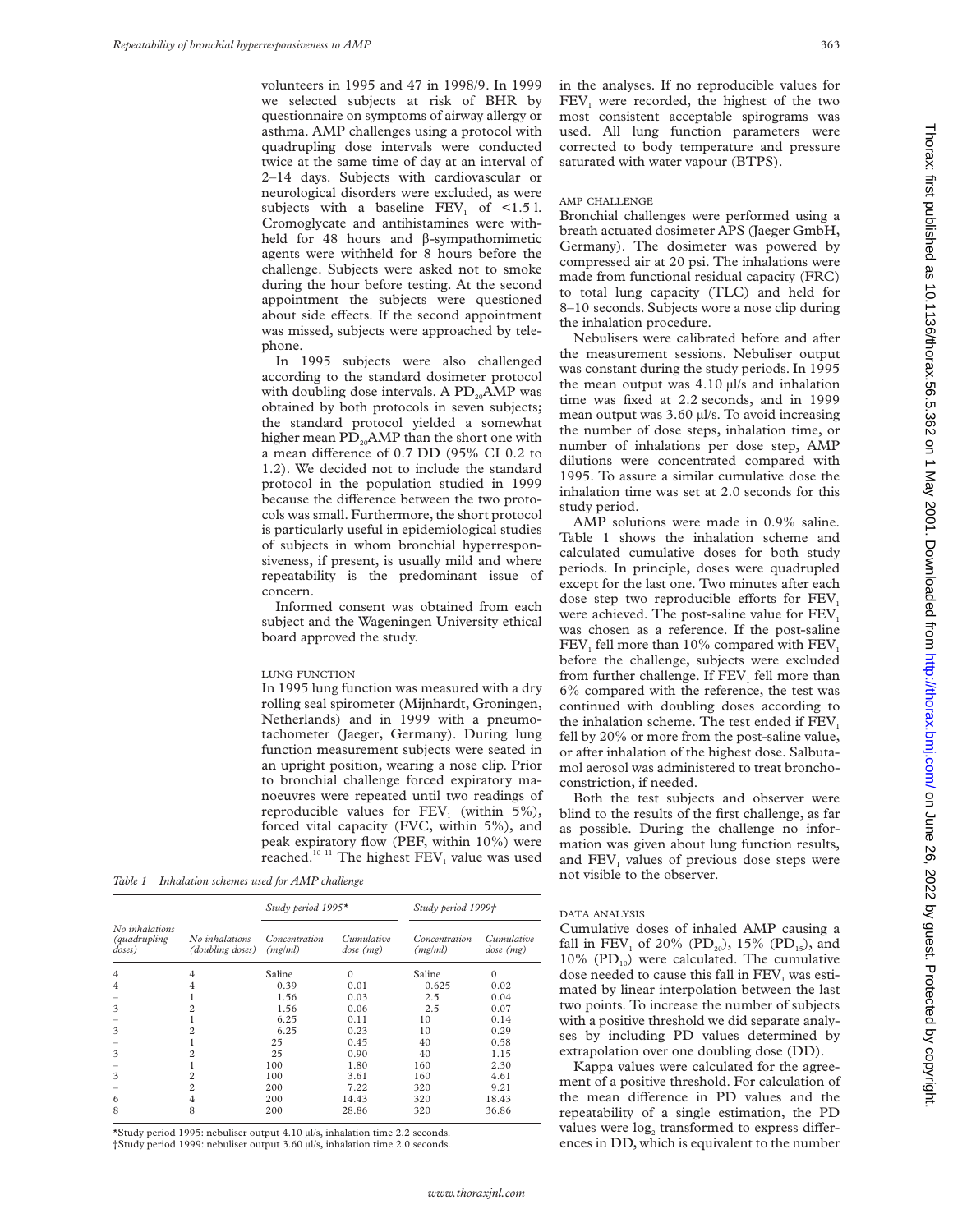*Table 2 Agreement of positive and negative thresholds measured on two occasions and kappa values at cut off levels of 20%, 15% and 10% fall in*  $FEV<sub>1</sub>$  *(n=75)* 

|           | Extrapolated PD values excluded |                       |                | Extrapolated PD values included |                       |                |
|-----------|---------------------------------|-----------------------|----------------|---------------------------------|-----------------------|----------------|
|           | Positive<br>threshold           | Negative<br>threshold | Карра<br>value | Positive<br>threshold           | Negative<br>threshold | Карра<br>value |
| $PD_{20}$ | 28                              | 43                    | 0.89           | 31                              | 37                    | 0.81           |
| $PD_{15}$ | 29                              | 38                    | 0.78           | 34                              | 30                    | 0.70           |
| $PD_{10}$ | 32                              | 34                    | 0.76           | 38                              | 32                    | 0.61           |

 $PD_{20}$ ,  $PD_{15}$ ,  $PD_{10}$  = dose of AMP provoking a fall in forced expiratory volume in one second  $(FEV<sub>1</sub>)$  of 20%, 15%, and 10%, respectively.

> of dose steps in a standard dosimeter proto $col.<sup>12</sup>$  To estimate the repeatability of a single PD value we used the stepwise method described by Bland and Altman.<sup>13</sup> Firstly, a paired *t* test was used to test for a systematic difference in reference  $FEV<sub>1</sub>$  and PD values. The difference in PD values was then plotted against their mean to evaluate a potential relationship. After excluding the probability of systematic differences, the limits of agreement were calculated as the mean difference  $\pm 2SD$ ; these were considered meaningful for use in epidemiological studies if they did not exceed  $\pm$ 3 DD.<sup>11</sup> The repeatability of a single estimation of the PD value was calculated from the 95% range of a single measurement using the formula:  $t_{0.05} \times SD$  (within subject). The within subject SD was calculated by dividing the SD of the difference in  $log<sub>2</sub>$  (PD) by the square root of 2. The calculated repeatability was expressed as a doubling dose interval  $(\log_2$  equivalent) and reflects agreement between tests for an individual.

> To test whether the change in equipment influenced the results, separate analyses were performed for each study period.

#### **Results**

Of the 76 subjects studied, 75 (47 women, 28 men) of mean age 29 years (range 20–45) completed the study protocol with two AMP challenges. The mean period between the tests was 7 days (range  $2-14$ ).



*Figure 1* Difference between the two  $PD_{20}$  values against the mean  $PD_{20}$  (in  $log_{2}PD_{20}AMP).$ 

*Table 3 Mean difference in PD<sub>20</sub>, PD<sub>15</sub>, and PD<sub>10</sub> (with 95% CI), and 95% repeatability in doubling doses AMP*

|                                     | Extrapolated PD values excluded |                                                                   |                               |                | Extrapolated PD values included                                  |                                     |  |
|-------------------------------------|---------------------------------|-------------------------------------------------------------------|-------------------------------|----------------|------------------------------------------------------------------|-------------------------------------|--|
|                                     | No                              | Difference log, (PD)                                              | 95%<br>repeatability          | No             | Difference log, (PD)                                             | 95%<br>repeatability                |  |
| $PD_{20}$<br>$PD_{15}$<br>$PD_{10}$ | 28<br>29<br>32                  | $0.0$ (-0.5 to 0.4)<br>$0.4$ (-0.2 to 0.9)<br>$0.3$ (-0.3 to 0.9) | $+1.7$<br>$\pm 2.2$<br>$+2.4$ | 31<br>34<br>38 | $0.0$ (-0.4 to 0.4)<br>$0.6$ (0.0 to 1.2)<br>$0.4$ (-0.2 to 0.9) | $\pm 1.6$<br>$\pm 2.4$<br>$\pm 2.5$ |  |

 $PD_{20}$ ,  $PD_{15}$ ,  $PD_{10}$  = dose of AMP provoking a fall in forced expiratory volume in one second  $(FEV<sub>1</sub>)$  of 20%, 15%, and 10%, respectively.; AMP = adenosine-5'-monophosphate.

Table 2 shows the agreement of a threshold at the defined cut off levels for a fall in  $FEV<sub>1</sub>$  of 20%, 15%, and 10%. The agreement of a positive threshold between the two tests was 94.5% for  $PD_{20}$ , 89.3% for  $PD_{15}$ , and 88.0% for  $PD_{10}$ . The kappa value was highest for  $PD_{20}$  and lowest for  $PD_{10}$ , with  $PD_{15}$  intermediate. The inclusion of PD values achieved by extrapolation did not change the kappa values markedly, except for PD<sub>10</sub>.

Figure 1 and table 3 show the repeatability of the actual PD values obtained. As shown in fig 1, there was no relation between the difference and the mean  $PD_{20}$  values at the two visits, allowing calculation of repeatability for the whole range of mean  $PD_{20}$  values. The limits of agreement were between –2.4 and +2.4 DD. Similarly, no relation between the difference and the mean values was seen for  $PD_{15}$  or  $PD_{10}$ . Pre-challenge  $FEV<sub>1</sub>$  values (3.80 l and 3.75 l) and PD values were the same at both visits, and the 95% repeatability of a single measurement was within 2–3 DD for all PD values, irrespective of whether or not extrapolated PD values were included. Exclusion of subjects measured in 1995, of whom three had a  $PD_{20}$ , did not change the results.

In non-responsive subjects the AMP challenge using the quadrupling dose protocol took 25–30 minutes. No adverse reactions were observed during or after the challenge.

#### **Discussion**

In this study we have evaluated the repeatability of AMP challenges using quadrupling doses. According to the kappa value, the agreement was very good if BHR was defined as a fall in FEV, of  $20\%$ . The 95% repeatability for a single measurement of  $PD_{20}$  was  $\pm 1.7$  DD. In non-responsive subjects the short protocol took 25–30 minutes, resulting in a time gain of at least 40% compared with the standard dosimeter protocol using doubling doses. No adverse effects were reported during or after the challenge.

According to the kappa values the agreement for both the positive and negative thresholds was very good for  $PD_{20}$  and good for  $PD_{15}$  and  $PD_{10}$ . However, the agreement of a negative threshold should be interpreted with caution as our population was not a random sample (in the second part of the study we selected subjects based on an increased chance of having BHR). Kappa values were almost the same if the definition of BHR was based on extrapolated PD values, except for the threshold defined by  $PD_{10}$ . The agreement was similar for BHR defined by  $PD_{10}$  without extrapolated values and  $PD_{15}$  with extrapolated values. Thus, reproducibility is acceptable when using  $PD_{20}$  or  $PD_{15}$  values obtained by extrapolation over one doubling dose, but for  $PD_{10}$  extrapolation should be avoided as it has a considerable effect on reproducibility.

We did not find any difference in PD values between the two tests. The repeatability of a single  $PD_{20}$  value was similar to that in other studies which have evaluated short protocols for methacholine and histamine challenges.<sup>14-17</sup> One study assessed the repeatability of